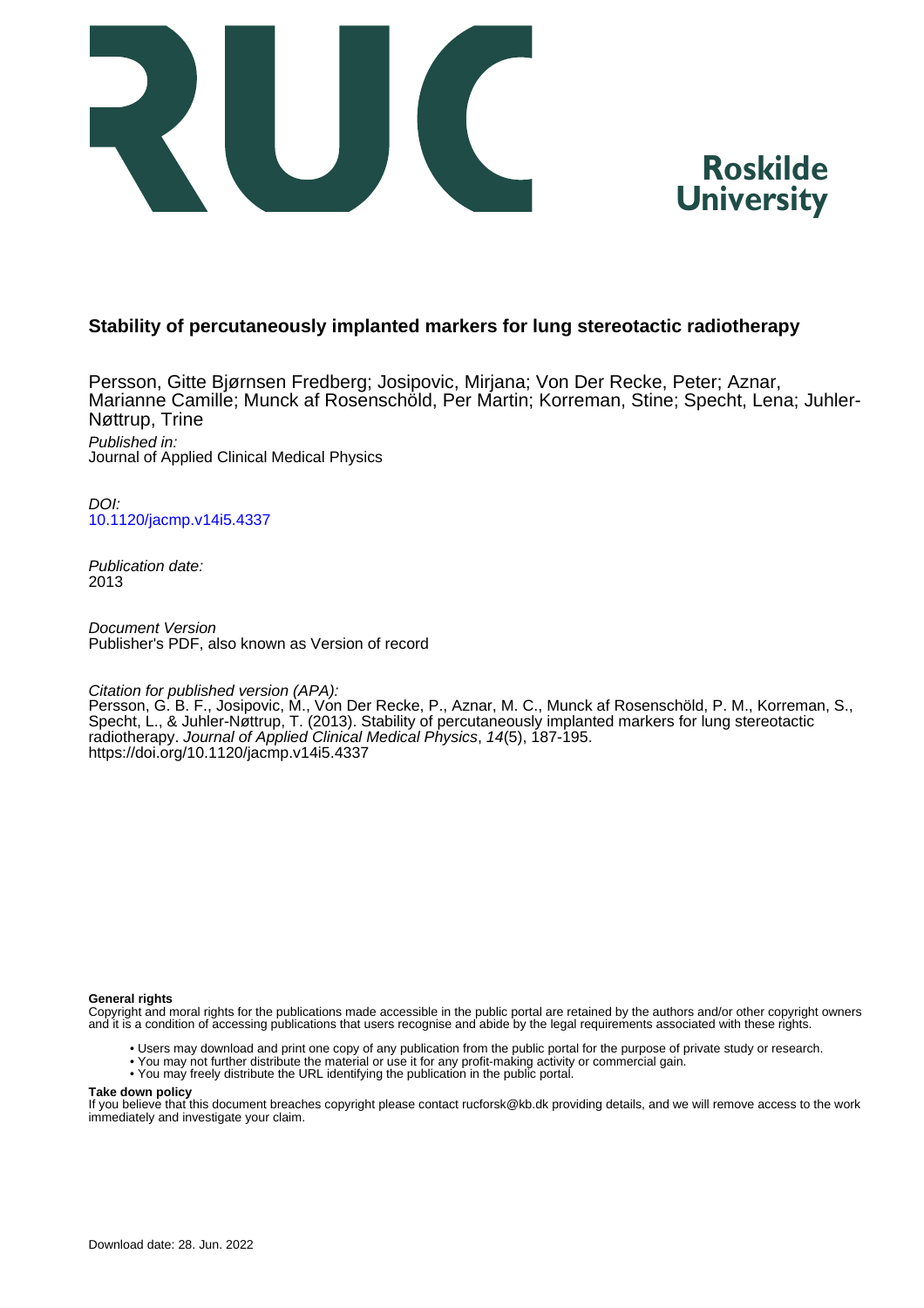# **Stability of percutaneously implanted markers for lung stereotactic radiotherapy**

Gitte F. Persson,<sup>1,2a</sup> Mirjana Josipovic,<sup>1</sup> Peter von der Recke,<sup>1,3</sup> Marianne C. Aznar,<sup>1,4</sup> Trine Juhler-Nøttrup,<sup>5</sup> Per Munck af Rosenschöld,<sup>1,4</sup> Stine Korreman,  $1,4,6$  and Lena Specht $1,2,7$ 

*Department of Radiation Oncology,1 Copenhagen University Hospital, Rigshospitalet, Copenhagen, Denmark; Department of Oncology,2 Copenhagen University Hospital, Rigshospitalet, Copenhagen, Denmark; Department of Radiology,3 Copenhagen University Hospital, Rigshospitalet, Copenhagen, Denmark; Faculty of Science,4 Niels Bohr Institute, University of Copenhagen, Copenhagen, Denmark; Department of Oncology,5 Copenhagen University Hospital, Herlev Hospital, Herlev, Denmark; Department of Science,6 Systems and Models, Roskilde University, Roskilde, Denmark; Faculty of Medical Sciences,7 University of Copenhagen, Copenhagen, Denmark gitte.persson@regionh.dk*

Received 1 January, 2013; accepted 25 April, 2013

The purpose of this study was to evaluate the stability of complex markers implanted into lung tumors throughout a course of stereotactic body radiotherapy (SBRT). Fifteen patients referred for lung SBRT were prospectively included. Radioopaque markers were implanted percutaneously, guided by computed tomography (CT). Deep inspiration breath-hold CT scans (BHCT) were acquired at planning and on three treatment days. The treatment days' BHCTs were registered to the planning BHCT. Intraobserver uncertainty in both tumor and marker registration was determined. Deviations in the difference between tumor and marker-based image registrations of the BHCT scans during treatment quantified the marker stability. Marker position deviation relative to tumor position of less than 2 mm in all three dimensions was considered acceptable for treatment delivery precision. Intra-observer uncertainties for image registration in the left–right (LR), anterior– posterior (AP), craniocaudal (CC) directions and three-dimensional vector (3D) were 0.9 mm, 0.9 mm, 1.0 mm, and 1.1 mm (SD) for tumor registration and 0.3 mm, 0.5 mm, 0.7 mm, and 0.7 mm (SD) for marker registration. Mean 3D differences for tumor registrations on all days were significantly larger than for 3D marker registrations (*p* = 0.007). Overall median differences between tumor and marker position were  $0.0$  mm (range  $-2.9$  to  $2.6$  mm) in LR,  $0.0$  mm  $(-1.8$  to  $1.5$  mm) in AP, and -0.2 mm (-2.6 to 2.8 mm) in CC directions. Four patients had deviations exceeding 2 mm in one or more registrations throughout the SBRT course. This is the first study to evaluate stability of complex markers implanted percutaneously into lung tumors for image guidance in SBRT. We conclude that the observed stability of marker position within the tumor indicates that complex markers can be used as surrogates for tumor position during a short course of SBRT as long as the uncertainties related to their position within the tumor are incorporated into the planning target volume.

PACS number: 87.57.nj, 87.55.ne

Key words: fiducial markers, lung tumors, image-guidance, stability, stereotactic body radiotherapy

<sup>a</sup> Corresponding author: Gitte Fredberg Persson, Department of Oncology 5073, Rigshospitalet, Blegdamsvej 7-9, 2100 Copenhagen, Denmark; phone: +45 3545 9775; fax: +45 35453990; email: gitte.persson@regionh.dk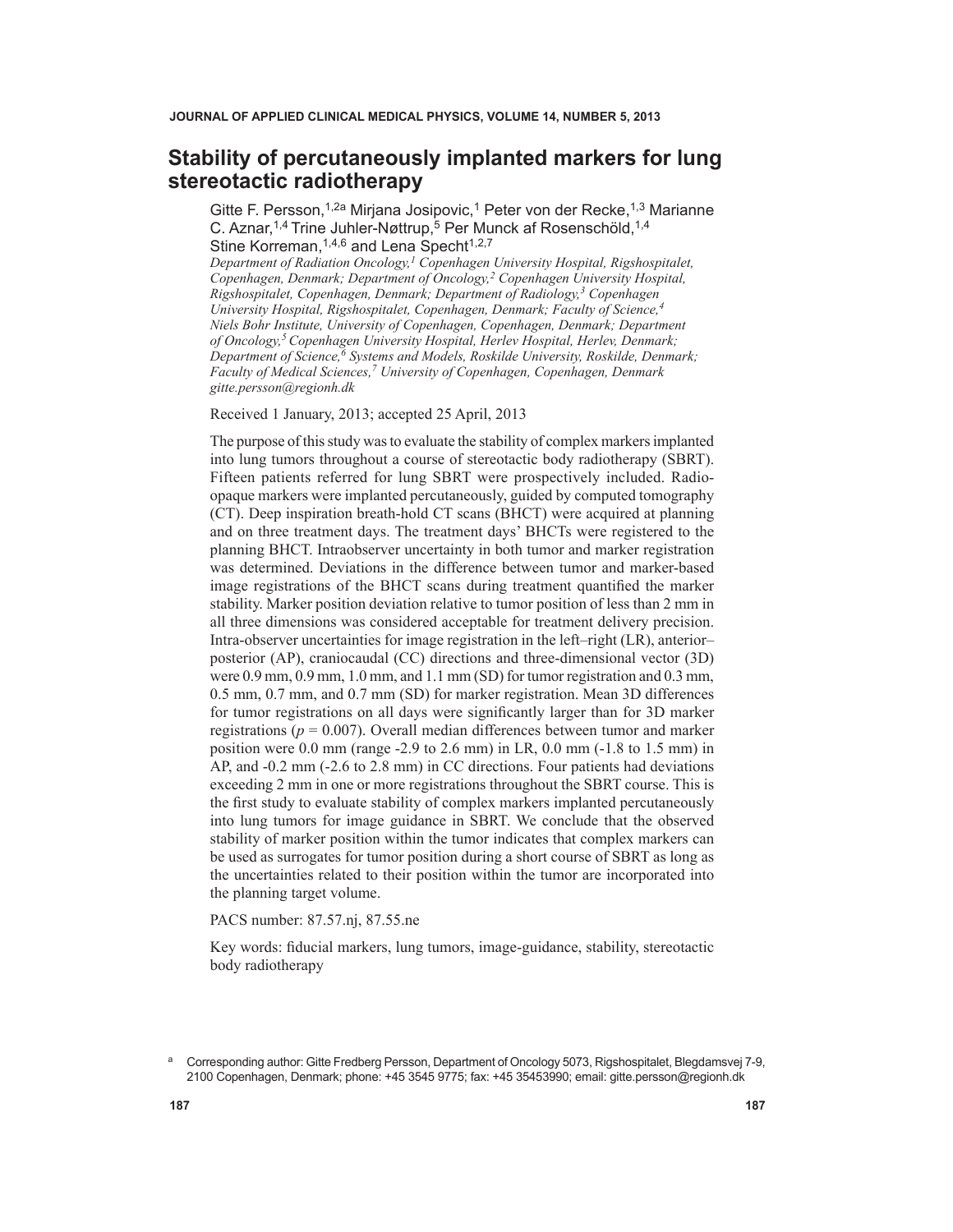## **I. Introduction**

Lung tumors move during breathing, and tumor motion of more than 3 cm has been seen for tumors located near the diaphragmatic domes.<sup>(1)</sup> Breathing-adapted radiotherapy, such as respiratory beam gating or tumor tracking, compensates for tumor motion by only irradiating during a prespecified part of the breathing cycle or by letting the treatment beam follow the tumor motion. Both approaches rely on the ability to determine and predict the breathing-related tumor motion based on an external or internal surrogate for tumor motion. The prediction of the correlation between the tumor and the surrogate positions must be verified throughout the treatment; the verification can be performed with repeated kV imaging of the tumor. However, not all lung tumors are well defined on kV images and, therefore, radio-opaque markers implanted in or close to the tumor have been used as a surrogate for tumor position. Markers can be implanted percutaneously, guided by fluoroscopy or computed tomography (CT), or transbronchially, inserted in nearby small bronchi. The advantage of percutaneous implantation is the possibility to implant the marker directly into the tumor, assuring a good representation of tumor motion, but potentially at the cost of morbidity due to the risk of pneumothorax. Bronchoscopic insertion implies less morbidity, but insertion directly into the tumor is difficult and the stability of the markers has been questioned. $(2,3)$ 

When the position of the radio-opaque markers is used as surrogate for tumor position during radiotherapy, it is important that the position of the markers relative to the tumor is stable throughout the course of radiotherapy. The stability of markers implanted for long-course fractionated radiotherapy has previously been evaluated, $^{(4)}$  but this is not the case for shortcourse SBRT.

The aim of this study was to evaluate the stability of the position of complex radio-opaque markers relative to the lung tumor throughout a course of stereotactic body radiotherapy (SBRT).

## **II. Materials and Methods**

Fifteen patients were prospectively included between February 2009 and December 2010. Data collection was approved by the Danish Data Protection Agency (j.nr. 30-0484). The study was approved by the local ethical committee (jr.nr. H-B-2007-016) and reported to Clinicaltrials. gov (ClinicalTrials.gov Identifier: NCT00910546).

Study inclusion criteria were: referral for SBRT, non-small cell lung cancer (NSCLC) or lung metastases, age  $> 40$  years, WHO performance status  $<$  2, and obtained signed informed consent. Exclusion criteria were: forced expiratory volume in 1 second (FEV1) > 0.5 l, centrally located tumor, or tumor located close to large vessels.

All marker implantations were performed CT-guided by the same radiologist, one week prior to treatment planning and two weeks prior to treatment start. Markers were changed during the study. The first five patients had implanted a Visicoil (IBA Dosimetry, Bartlett, TN) gold marker measuring  $0.75$  mm  $\times$  2 cm. Patient no. 6 had implanted a complex helical platinum coil (Boston Scientific, Natick, MA) measuring 20 mm restrained and  $2 \times 4 \times 4$  mm unrestrained. Patients 7 to 15 had implanted a Gold Anchor marker (Naslund Medical, Huddinge, Sweden) measuring  $0.28 \times 20$  mm. For all patients only a single marker was implanted. All markers were complex in structure (Fig. 1).

The planning protocol for SBRT consisted of a PET/CT with contrast enhancement and, within two subsequent days, a 4D CT and a voluntary deep inspiration breath-hold CT (BHCT) in the same session. Treatment planning was performed on the midventilation phase of the 4D CT, and a total dose of 45 Gy was delivered in 3 fractions within five to eight days. On all three treatment days a BHCT was acquired.

The BHCT scans were acquired during deep inspiration breath-hold (10–20 seconds) without contrast enhancement, on a Siemens Sensation Open multislice CT scanner (Siemens Healthcare,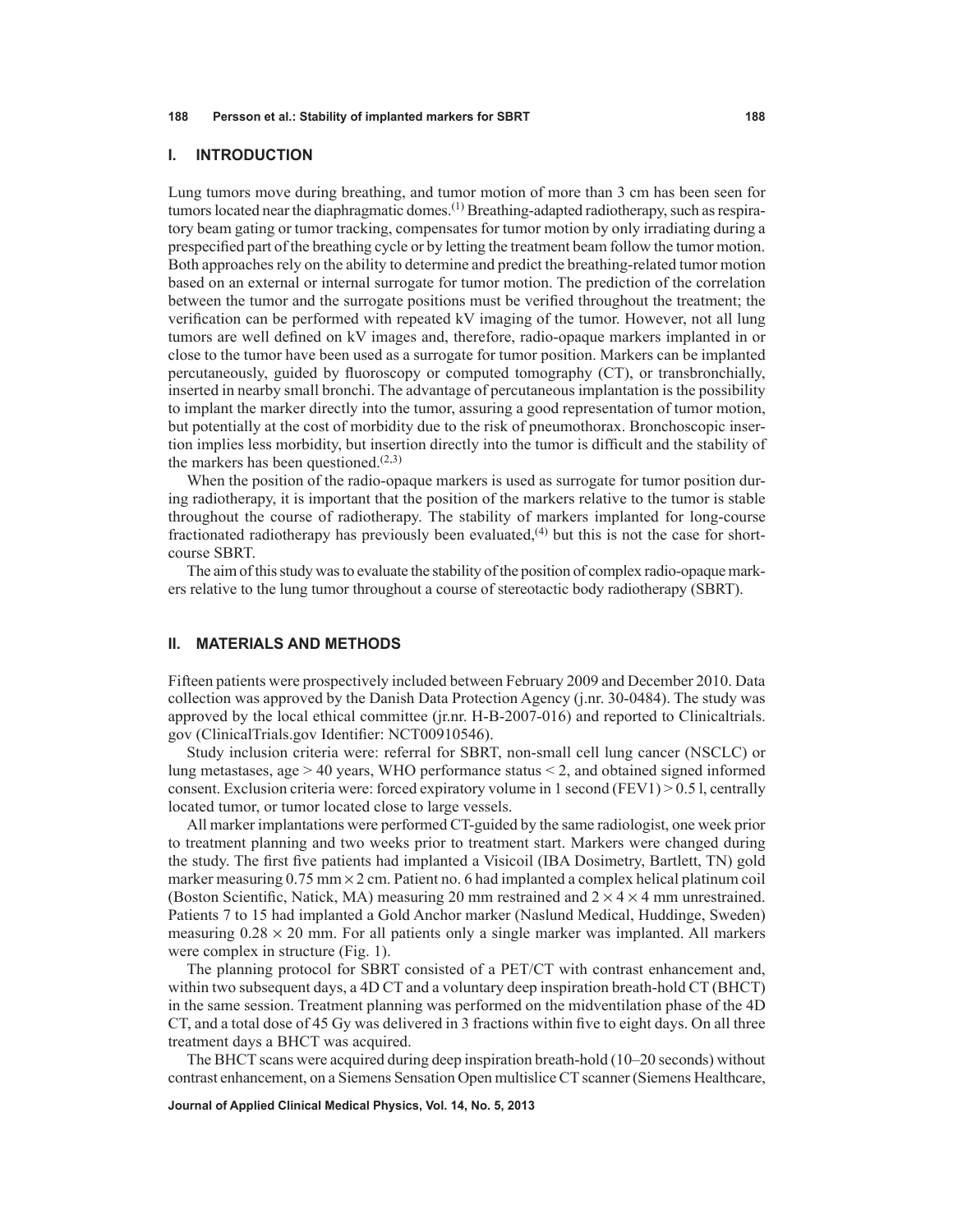

Fig. 1. Photo showing the complex helical platinum marker (top), the Gold Anchor marker (middle), and the Visicoil gold marker (bottom).

Erlangen, Germany) in a helical scan mode with a pitch of 1.2 and reconstructed with a pixel size of 0.98 mm  $\times$  0.98 mm and 3 mm plane separation.

For the purpose of the BHCT, the patient was asked to take a deep inspiration and hold it during the scan. The respiration signal was monitored with the Real-time Position Management (RPM) system (Varian Medical Systems, Palo Alto, CA).

The BHCT scans were used for evaluation of marker stability, rather than the 4D CT, to avoid potential motion artifacts.<sup>(5)</sup> To evaluate the stability of the marker's position, the planning BHCT (CT<sub>0</sub>) was rigidly registered to the BHCT scans of the three treatment days (CT<sub>1-3</sub>) by a single observer. Both tumor and marker registrations were performed. A window setting of 700 Hounsfield units (HUs) with a level of -300 HU was used. Only translations were used for the image registration, since rotations can be difficult to assess with small spherical tumors. The difference between tumor and marker registration was used as a measure of the stability of the marker position within the tumor and was evaluated for the translational directions: left–right (LR), anterior–posterior (AP), and craniocaudal (CC). Furthermore, 3D vector displacement was calculated. A difference in marker position within the tumor of less than 2 mm in one of the three translational directions was considered acceptable for treatment precision.

To evaluate the extent of intra-observer variation all the rigid registrations were performed twice. The standard deviation (SD) of the differences between the two registrations of the tumor was a measure of the intra-observer variation in tumor registration, and the SD of the differences between the two registrations of the marker was a measure of the intra-observer variation in marker registration.

The evaluation of the marker position deviation within the tumor was evaluated for all four combinations of differences between the tumor and the marker registration (i.e., the first tumor registration vs. the first and second marker registration, respectively, and the second tumor registration vs. the first and second marker registration, respectively). The mean of the four values was used in the analysis of the marker stability.

Parametric statistics with calculation of SD were applied for intra-observer variation data as these were considered Gaussian-distributed. The data concerning the stability were considered to be influenced by both the intra-observer variation and the position deviation of the marker relative to the tumor, and therefore nonparametric statistics were applied.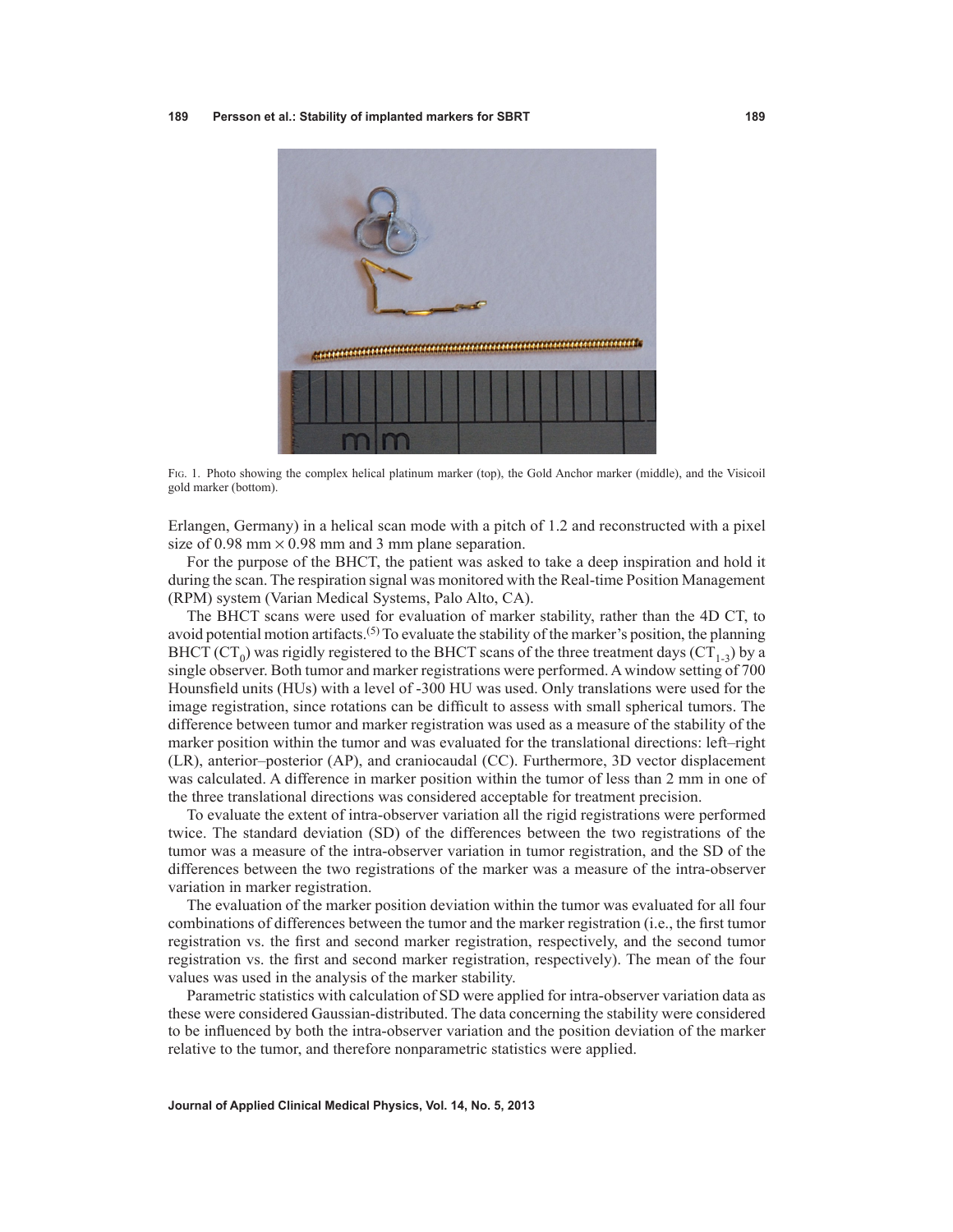## **III. Results**

Patient characteristics are presented in Table 1. Only 14 patients were eligible for the stability evaluation. The marker of patient no. 2 disappeared between the planning scan and the treatment start. It had been placed in proximity to a bronchus and the patient had been reported coughing. It is hypothesized that the marker was coughed up, as a full-body CT revealed no sign of the marker. Patient no. 8 was excluded after the first treatment session as the performance status had deteriorated and the treatment was terminated. For patients no. 5 and 15, scans from the second treatment sessions were missing because of technical issues. Altogether, data acquisitions were incomplete for four out of the 15 patients. In patient no. 6, the only patient with the complex helical platinum coil, the marker was implanted 1 cm below the tumor.

Intra-observer variations in tumor registrations were 0.9 mm in LR, 0.9 mm in AP, 1.0 mm in CC direction, and 1.2 mm in 3D. Mean absolute deviations were 0.5 mm in LR, 0.6 mm in AP, 0.7 mm in CC direction, and 1.2 mm in 3D. For three patients (no. 3, 10, and 13), tumor match deviations exceeded 2 mm for one or two matches in one or two directions.

Intra-observer variations marker registrations were 0.3 mm in LR, 0.5 mm in AP, 0.7 mm in CC direction, and 0.7 mm in 3D. Mean absolute deviations were 0.2 mm in LR, 0.3 mm in AP, 0.5 mm in CC, and 0.7 mm in 3D. No deviations in marker match exceeded 2 mm.

Intra-observer variation for tumor registration was significantly larger than for marker registration ( $p = 0.007$ , paired Student's *t*-test).

Overall median differences between tumor and marker position were 0.0 mm (range -2.9 to 2.6 mm) in LR, 0.0 mm (-1.8 to 1.5 mm) in AP, and -0.2 mm (-2.6 to 2.8 mm) in CC directions. The median absolute values for differences between tumor and marker positions were 0.3 mm (range  $0-2.9$  mm) in LR, 0.4 mm  $(0.1-1.8$  mm) in AP, and 0.9 mm  $(0.1-2.8$  mm) in CC directions. Median difference between tumor and marker position in 3D was 1.3 mm (range 0.4 to 4.3 mm).

Two patients (no. 1 and 14) had one single deviation between tumor and marker position exceeding 2 mm, both in the CC direction. Two patients (no. 3 and 13) had deviations in two or more registrations exceeding 2 mm; patient no. 13 had consistent deviations between tumor and marker position of 2.1 to 2.9 mm in the LR direction indicating a displacement of the marker between planning and treatment. Deviations for all patients are shown in Fig. 2.

| $Age^a$                   |                                                | 73 (60–87) years                                            |
|---------------------------|------------------------------------------------|-------------------------------------------------------------|
| Gender                    | Female / Male                                  | 7/8                                                         |
| $FEVI^a$                  |                                                | $1.4(0.7-3.4)$ L                                            |
| Diagnosis                 | <b>NSCLC</b><br>Lung metastases                | 14                                                          |
| Tumor Location            | Upper lobe<br>Lower lobe                       | 6<br>9                                                      |
| Tumor Size                | Diameter <sup>a</sup><br>Volume <sup>a</sup>   | $3.6(1.5-7.0)$ cm<br>13.6 $(1.7-46.3)$ cm <sup>3</sup>      |
| Tumor Motion <sup>a</sup> | Left-Right<br>Antero-Posterior<br>Craniocaudal | $0.2(0.1-0.3)$ cm<br>$0.2(0.1-0.4)$ cm<br>$0.6(0.1-2.4)$ cm |

TABLE 1. Patient characteristics.

<sup>a</sup> Median (range)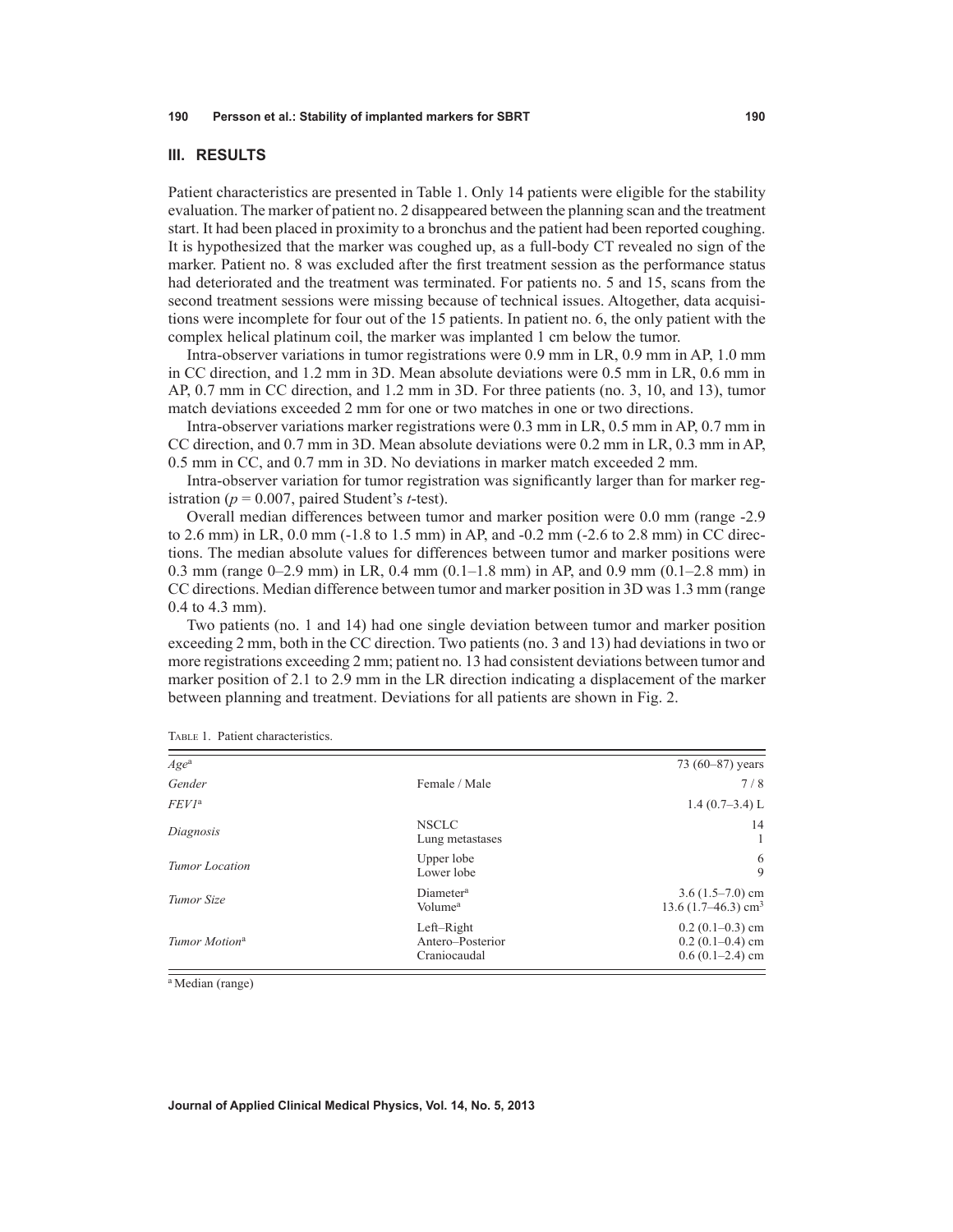

FIG. 2. Position deviation of the marker relative to the tumor for all patients (BHCT<sub>0</sub> as reference) at the first (■), the second (■), and the third (■) treatment day.

**Journal of Applied Clinical Medical Physics, Vol. 14, No. 5, 2013**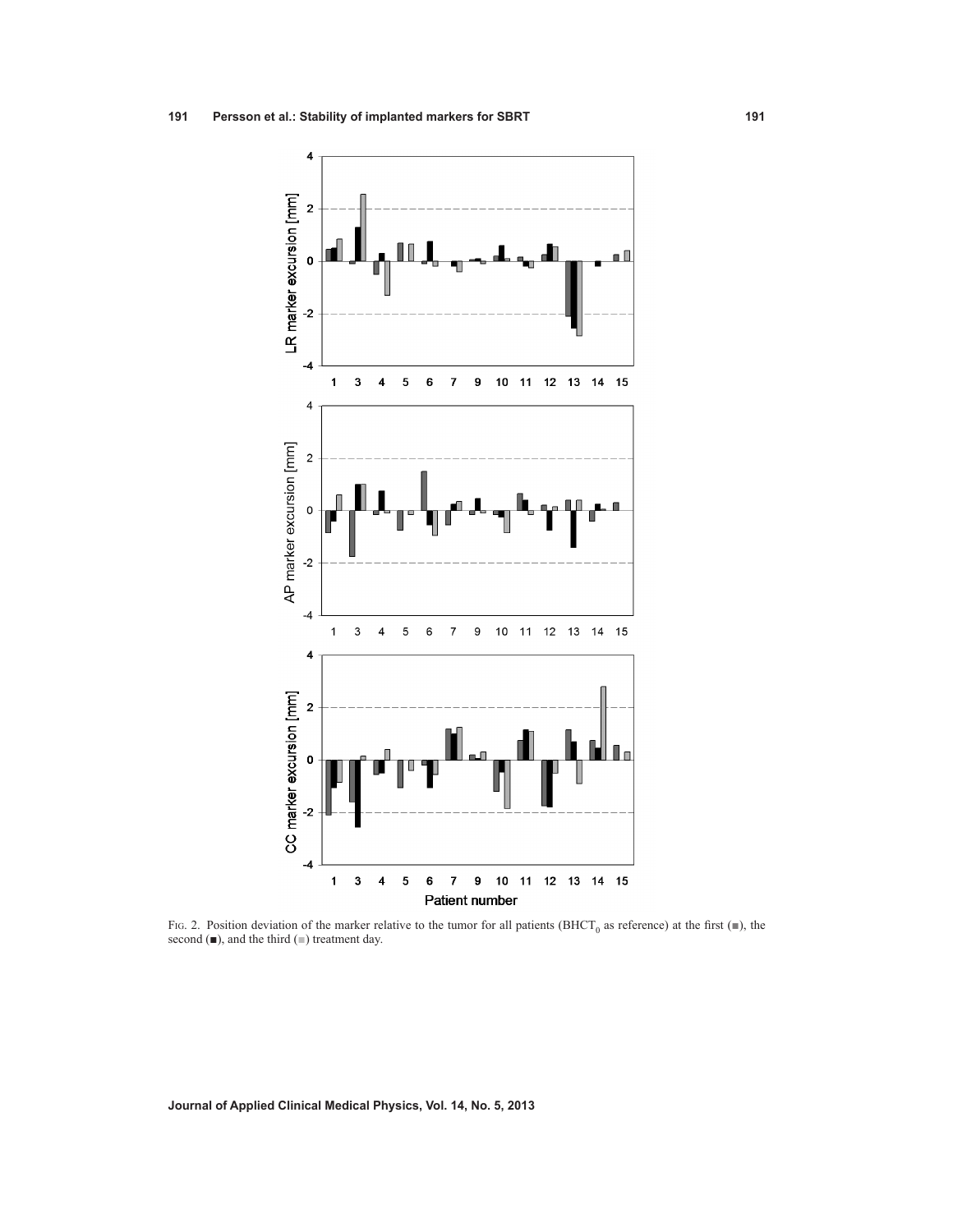#### **192 Persson et al.: Stability of implanted markers for SBRT 192**

## **IV. DISCUSSION**

For nine of the evaluated 13 patients, all deviations between tumor and marker position were within 2 mm. For two of the remaining four patients only one measured marker position deviation exceeded the 2 mm threshold. The median (and the mean) deviations in all translational directions were close to zero, indicating a random uncertainty.

The analysis of intra-observer variation was performed to have an order of magnitude for the general uncertainty of the registration procedure for marker and tumor registration. The intraobserver variation of the tumor match was 0.9 to 1.0 mm (SD), depending on direction. Most of the observed differences between tumor and marker position were within the intra-observer uncertainty for tumor registration.

Two patients (no. 3 and 13) had larger deviations in marker position. This observed variation was probably caused by poorly defined tumors which were difficult to match, as the intraobserver variations in tumor match were largest for the same two patients. In patient no. 13, the tumor had poorly defined edges and was located close to the diaphragm, which resulted in 3 cm peak-to-peak motion in CC direction during free breathing. In patient no. 3, the tumor was embedded in fibrous tissue caused by earlier breast cancer irradiation. The marker was implanted in the periphery of the tumor, which may also have had an impact on the registration results. Smith et al.<sup>(6)</sup> found that the closer to the tumor center the marker was implanted, the better it followed the tumor position, since tumor tissue is more rigid than surrounding lung parenchyma, while correlation between tumor motion and marker motion deteriorates as the distance from the marker to the tumor increases. Patient no. 6 had the marker implanted 1 cm inferior to the tumor; nevertheless, the marker stability in this patient did not stand out (see Fig. 2), possibly because the tumor was located in the lung apex where tumor and lung tissue motion is minimal. In our study, one of the patients presumably coughed up the marker. This problem is more often encountered with markers implanted by bronchoscope,  $(2,7,8,9)$  and can be seen as an extreme deviation of marker position. This patient was excluded from the analysis, thus biasing the study. In a clinical setting using a marker-based image-guidance protocol, the patient would have had the marker replaced.

Intra-observer variation of tumor registration was approximately twice the intra-observer variation of marker registration. This difference was due to high radio-opacity of the markers in the CT compared to the tumor, in addition to a well-defined shape. Visicoil marker resulted in a higher degree of metal streaking artifacts in the CT images than the complex platinum coil and the Gold Anchor; however, these artifacts did not impact the visual definition of the marker shape. Lack of rotations in registration may also have affected the intra-observer variation. Josipovic et al.<sup>(10)</sup> showed that omitting rotational position corrections when applying soft tissue tumor registration as image guidance in SBRT, a systematic error of 1 mm (SD) was introduced

By visual evaluation of the thoracic orthogonal kV X-rays acquired four hours after the marker implantation (Fig. 3), it was clear that the Visicoil marker provided the highest radioopacity. The two other markers provided equal radio-opacity. However, the radio-opacity of the Gold Anchor marker depended on the intratumoral folding of the marker.

Kupelian et al.(4) included 15 patients for percutaneous implantation of Visicoil markers and eight patients for transbronchial implantation of metallic fiducial markers in lung tumors. The majority of the patients received long-course radiotherapy (70 Gy  $/$  35 fractions). Expiration breath-hold CT scans were acquired at planning and at a point during treatment or at followup. The two scans were compared and the marker position deviation was estimated. For all patients, no translational deviations in marker position relative to the tumor larger than 5 mm were seen. As pointed out by the authors, tumor shrinkage of  $34\% \pm 23\%$  throughout the observation period impacted the results. The latter probably also explains that the reported deviations were significantly larger than in the present study with a much shorter treatment and observation time.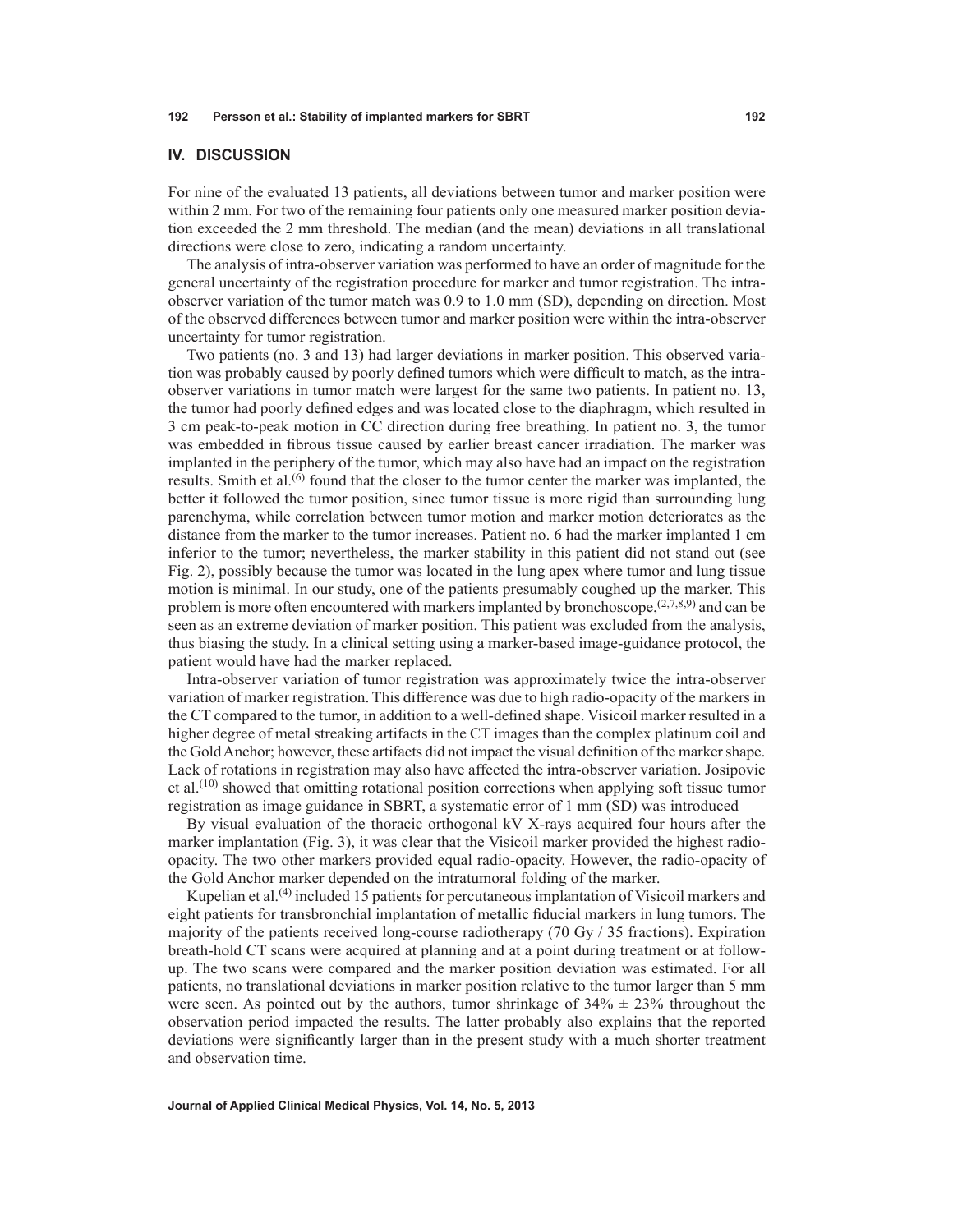

Fig. 3. Chest X-rays showing different marker types. Patient 1 had a 2 cm long helical gold marker (Visicoil) implanted in the tumor in the right inferior lung lobe (left). Patient 6 had the complex helical platinum marker (Boston Scientific) implanted in the tumor in right superior lung lobe (middle). Note that the marker was placed outside the tumor. The patient had a pacemaker. Patient 11 had the Gold Anchor marker implanted in the tumor in the right inferior lobe (right). The arrows indicate the position of the markers.

Roman et al.<sup>(11)</sup> analyzed weekly 4D CT scans of seven patients with locally advanced NSCLC and bronchoscopically implanted gold coils receiving long-course radiotherapy. They found interfractional marker-to-tumor centroid displacements of 2–3 mm both systematically and randomly in the three translational directions. They also found significant change in the displacements over time.

Van den Vort van Zyp et al.(12) examined the stability of 111 smooth platinum markers implanted percutaneously in 44 lesions of 42 patients with lung tumors. BHCT were performed two or three times during a hypofractionated treatment course. They found a median marker displacement of 1.2 mm, but 12% of the markers moved more than 5 mm and 5% of the markers moved more than 10 mm. This displacement was also larger than the displacement found in our study and could be caused by the smooth structure of the markers compared to the complex or coiled structure of the markers in our study.

Schroeder et al.<sup>(8)</sup> reported that coils are more stable than linear markers. Studies<sup>(2,3,9)</sup> using spherical, cylindrical or linear markers reported marker migration rates of 10% to 69%, which was taken into account by the insertion of multiple markers. Also Hong et al.  $^{(13)}$  in a retrospective study including 54 consecutive patients, found that coil markers were better retained than seed markers. In several other studies,<sup>(2,3,7,8,9,14,15,16,17,18,19)</sup> multiple markers per tumor were implanted, as well. A single marker was implanted only in cases of small tumors, such as in our study. The advantage of multiple implanted markers is the possibility of using pattern recognition to check for tumor rotation, deformation, and displacements of markers during treatment. However, use of multiple markers also increases the risk of pneumothorax, compared to using a single marker. $(12,15)$ 

A limitation of the present study is the limited number of patients included. However, a rigid imaging and data processing protocol enhances the validity of the study.

Use of different marker types in our study represented an unscheduled modification of the clinical protocol. The marker types were changed during the study by request of the radiologist.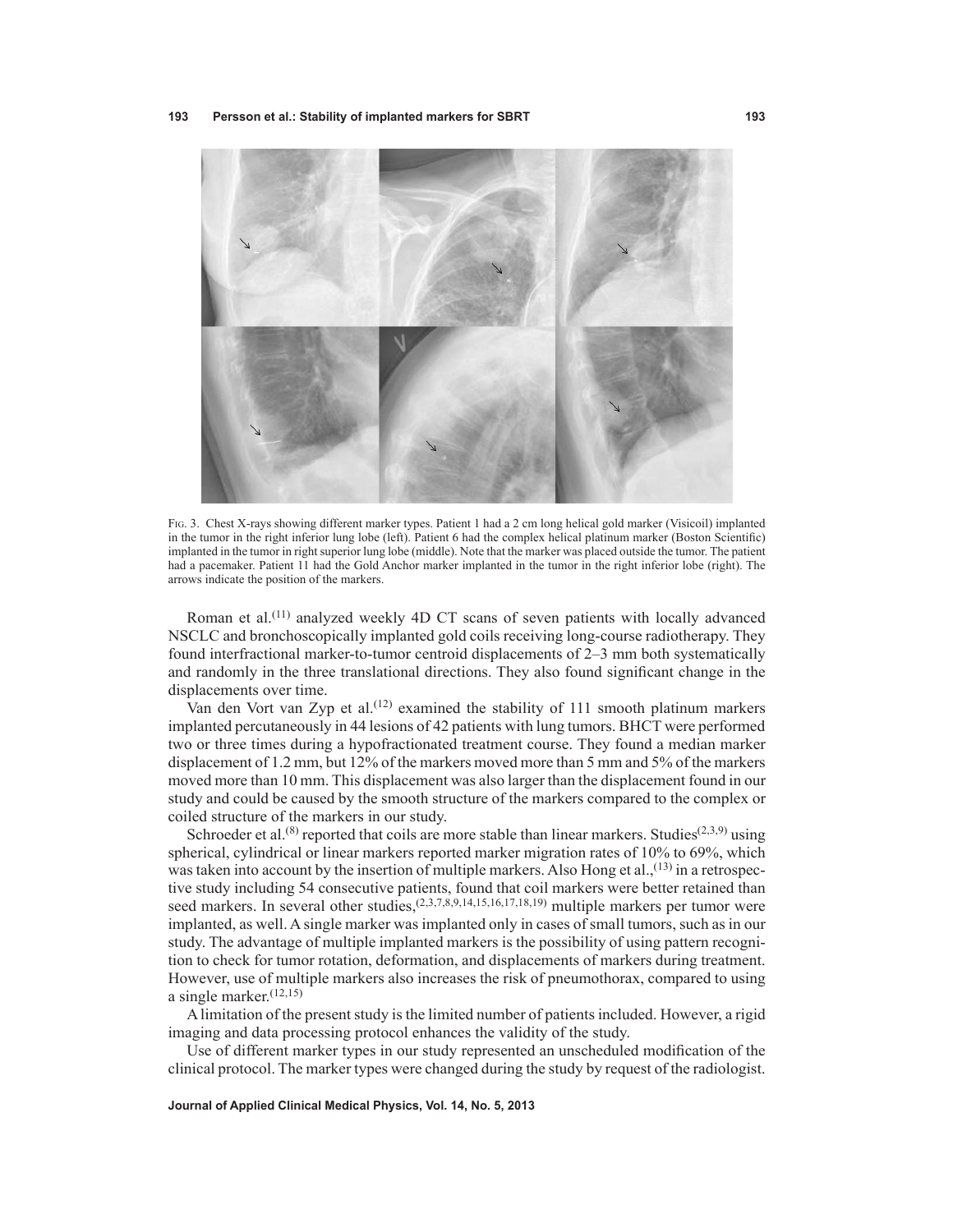### **194 Persson et al.: Stability of implanted markers for SBRT 194**

The gold Visicoil marker gave the best radio-opacity in kV imaging, but the implantation needle's outer diameter was 1.27 mm and resulted in two cases (patients no. 4 and 5) of pneumothorax; therefore, the marker was changed to the Boston Scientific complex helical coil (Boston Scientific, Natick, MA) for patient no. 6. However, this marker was not preloaded into the implantation needle and the instrumentation was difficult. The Gold Anchor marker was preloaded and inserted through a thinner needle (outer diameter 0.53 mm) minimizing the risk of pneumothorax, although two of the nine patients implanted with this marker had a pneumothorax (patients no. 7 and 10). The thin needle however, was very flexible, making its steering challenging. In our opinion, the optimal marker for IGRT and insertion method is yet to be found.

In our study, as in other studies examining marker stability,<sup>(2,12,16,19,20)</sup> CT scans were used for the evaluation. It is important to be aware that interpolations in CT imaging will inherently lead to intramodality uncertainty in imaging, hence compromising the precision of information in images. In a recent study by Oxnard et al.,<sup>(21)</sup> the variability between tumor size measurements on repeated BHCT showed differences exceeding 2 mm for a third of the patients.

## **V. Conclusions**

Overall we conclude that the deviations of marker position in the tumor were within the magnitude of the intra-observer variation of the registration procedure for the majority of patients, and that the intra-observer uncertainty in marker registration was significantly smaller than in tumor registration. The observed stability of marker position within the tumor indicates that markers implanted in lung tumors can be used as surrogates for tumor position during a short course of SBRT as long as the uncertainties related to their position within the tumor are incorporated into the planning target volume.

## **Acknowledgments**

The authors have received grants from The Danish Council for independent Research in Medical Sciences", The Arvid Nilssons Foundation, and The Astrid Thaysens Foundation.

#### **References**

- 1. Keall PJ, Mageras GS, Balter JM, et al. The management of respiratory motion in radiation oncology report of AAPM Task Group 76. Med Phys. 2006;33(10):3874–900.
- 2. Nelson C, Starkschall G, Balter P, Morice RC, Stevens CW, Chang JY. Assessment of lung tumor motion and setup uncertainties using implanted fiducials. Int J Radiat Oncol Biol Phys. 2007;67(3):915–23.
- 3. Harley DP, Krimsky WS, Sarkar S, Highfield D, Aygun C, Gurses B. Fiducial marker placement using endobronchial ultrasound and navigational bronchoscopy for stereotactic radiosurgery: an alternative strategy. Ann Thorac Surg. 2010;89(2):368–73.
- 4. Kupelian PA, Forbes A, Willoughby TR, et al. Implantation and stability of metallic fiducials within pulmonary lesions. Int J Radiat Oncol Biol Phys. 2007;69(3):777–85.
- 5. Persson GF, Nygaard DE, Munck af Rosenschöld PM. et al. Artifacts in conventional computed tomography (CT) and free breathing four-dimensional CT induce uncertainty in gross tumor volume determination. Int J Radiat Oncol Biol Phys. 2011;80(5):1573–80.
- 6. Smith RL, Yang D, Lee A, Mayse ML, Low DA, Parikh PJ. The correlation of tissue motion within the lung: implications on fiducial based treatments. Med Phys. 2011;38(11):5992–97.
- 7. Shirato H, Harada T, Harabayashi T, et al. Feasibility of insertion/implantation of 2.0-mm-diameter gold internal fiducial markers for precise setup and real-time tumor tracking in radiotherapy. Int J Radiat Oncol Biol Phys. 2003;56(1):240–47.
- 8. Schroeder C, Hejal R, Linden PA. Coil spring fiducial markers placed safely using navigation bronchoscopy in inoperable patients allows accurate delivery of CyberKnife stereotactic radiosurgery. J Thorac Cardiovasc Surg. 2010;140(5):1137–42.